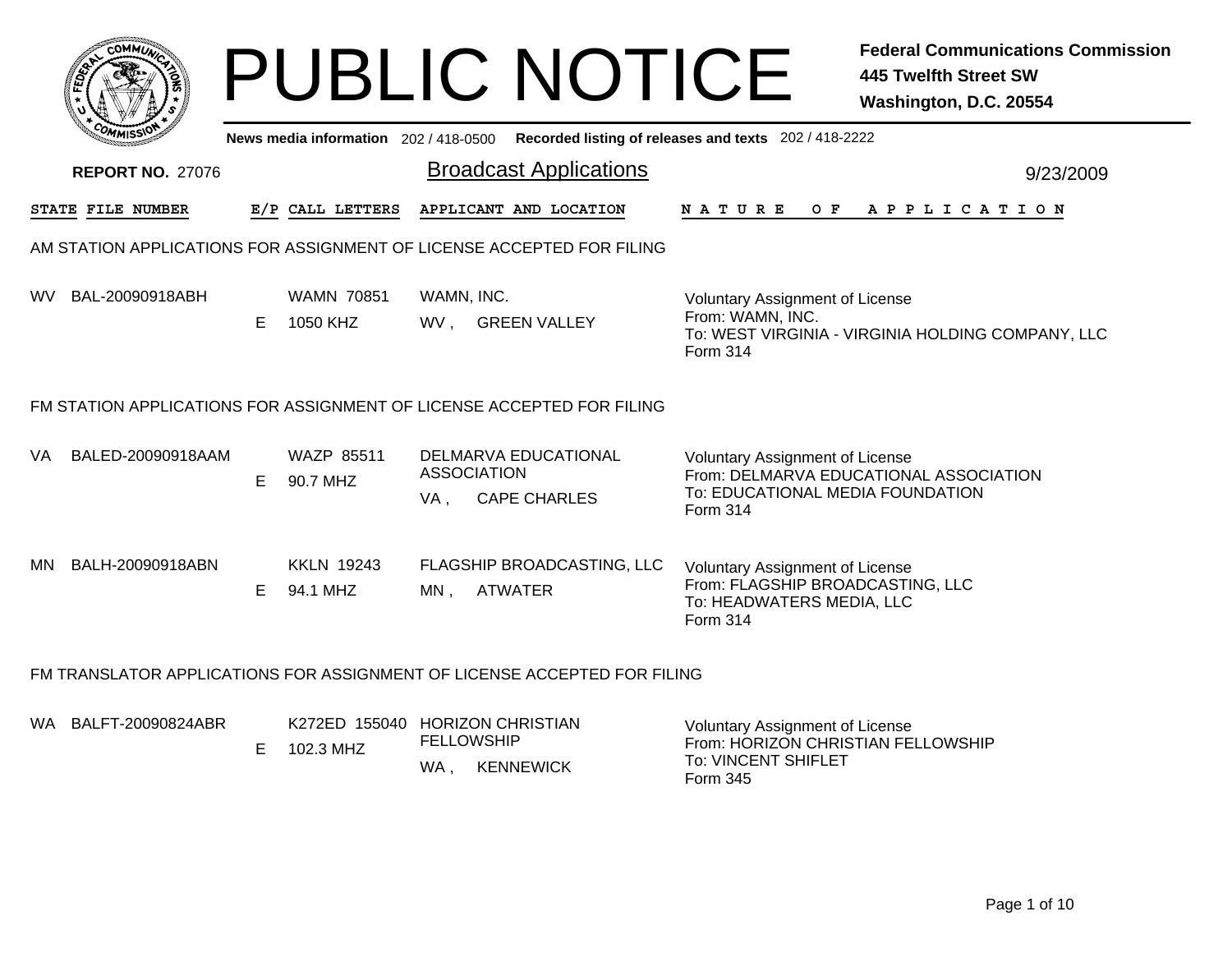|     |                         |   |                                       | <b>PUBLIC NOTICE</b>                                                                                                  | <b>Federal Communications Commission</b><br><b>445 Twelfth Street SW</b><br>Washington, D.C. 20554                           |
|-----|-------------------------|---|---------------------------------------|-----------------------------------------------------------------------------------------------------------------------|------------------------------------------------------------------------------------------------------------------------------|
|     |                         |   | News media information 202 / 418-0500 | Recorded listing of releases and texts 202 / 418-2222                                                                 |                                                                                                                              |
|     | <b>REPORT NO. 27076</b> |   |                                       | <b>Broadcast Applications</b>                                                                                         | 9/23/2009                                                                                                                    |
|     | STATE FILE NUMBER       |   | E/P CALL LETTERS                      | APPLICANT AND LOCATION                                                                                                | N A T U R E<br>O F<br>A P P L I C A T I O N                                                                                  |
|     |                         |   |                                       | FM TRANSLATOR APPLICATIONS FOR ASSIGNMENT OF PERMIT ACCEPTED FOR FILING                                               |                                                                                                                              |
| ME  | BAPFT-20090918ACB       | Е | 106.1 MHZ                             | W291CC 150780 COMMUNICATIONS SPECIALISTS<br><b>COMPANY</b><br><b>SANFORD</b><br>ME .                                  | <b>Voluntary Assignment of Construction Permit</b><br>From: COMMUNICATIONS SPECIALISTS CO,<br>To: DENNIS JACKSON<br>Form 345 |
|     |                         |   |                                       | DIGITAL TRANSLATOR OR DIGITAL LPTV APPLICATIONS FOR DIGITAL FLASH CUT ACCEPTED FOR FILING                             |                                                                                                                              |
| PR. | BDFCDTT-20090918AAS     | Е | W26DO 130509<br>CHAN-26               | SISTEMA UNIVERSITARIO ANA G.<br>MENDEZ, INC.<br>MAYAGUEZ<br>PR,                                                       | Minor change of callsign W26DO.                                                                                              |
| MN. | BDFCDTL-20090918ABQ     | Е | CHAN-31                               | WDMI-LP 69788 WORD OF GOD FELLOWSHIP,<br>INC.<br><b>MINNEAPOLIS</b><br>MN,                                            | Minor change of callsign WDMI-LP.                                                                                            |
| CO. | BDFCDTT-20090918ACO     | Е | K53AY 25619<br>CHAN-33                | <b>GUNNISON COUNTY</b><br><b>METROPOLITAN RECREATION</b><br><b>DISTRICT</b><br>CO <sub>1</sub><br>SARGENTS            | Minor change of callsign K53AY.                                                                                              |
| CO. | BDFCDTT-20090918ACQ     | Е | K55BI 25616<br>CHAN-45                | <b>GUNNISON COUNTY</b><br>METROPOLITAN RECREATION<br><b>DISTRICT</b><br>CO <sub>1</sub><br><b>WAUNITA HOT SPRINGS</b> | Minor change of callsign K55BI.                                                                                              |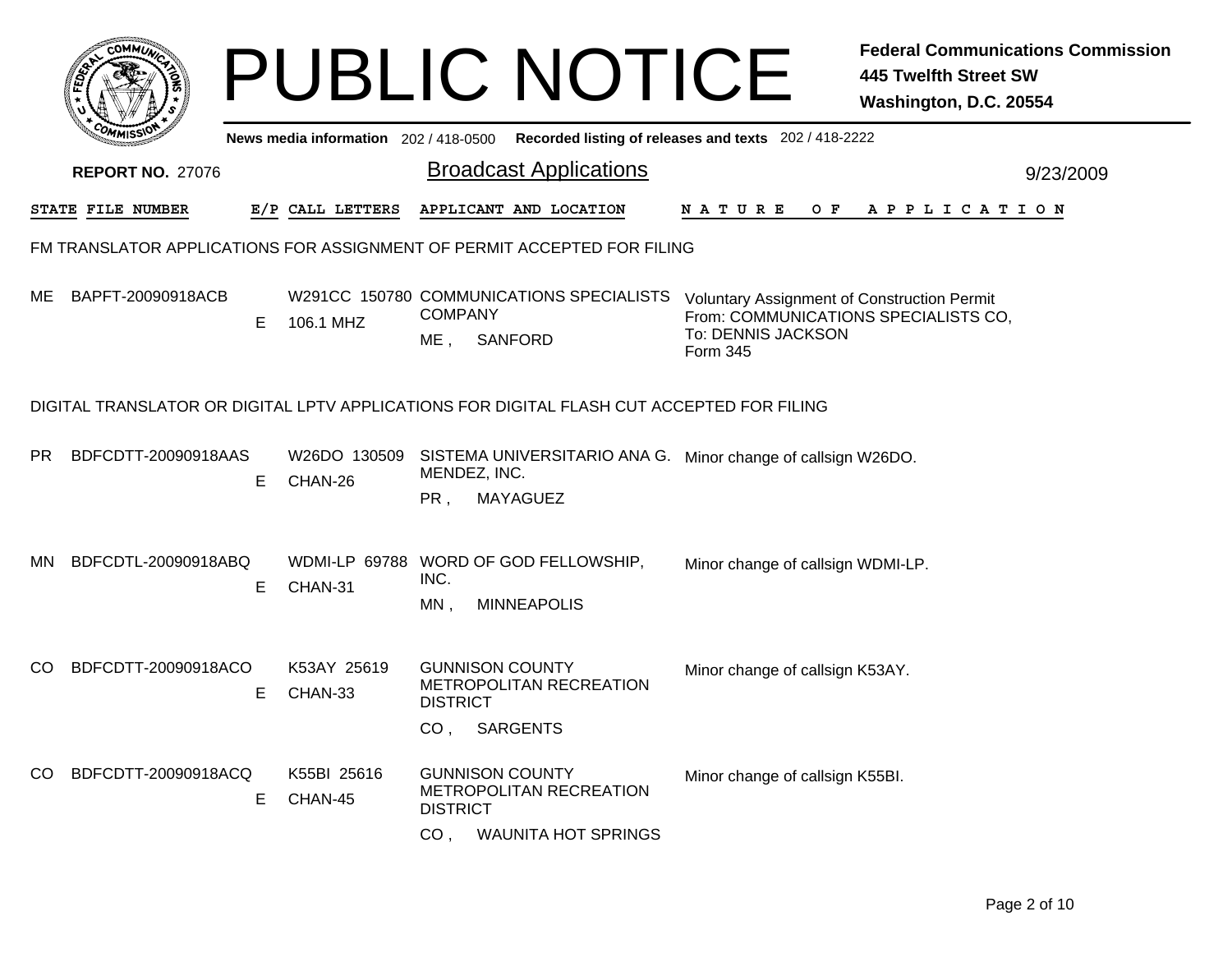| FEDERAL                   |                                     | <b>PUBLIC NOTICE</b>                                                                                              | Fe<br>44<br>W                                         |
|---------------------------|-------------------------------------|-------------------------------------------------------------------------------------------------------------------|-------------------------------------------------------|
| <b>REPORT NO. 27076</b>   | News media information 202/418-0500 | <b>Broadcast Applications</b>                                                                                     | Recorded listing of releases and texts 202 / 418-2222 |
| STATE FILE NUMBER         | E/P CALL LETTERS                    | APPLICANT AND LOCATION                                                                                            | O F<br>N A T U R E<br>А                               |
|                           |                                     | DIGITAL TRANSLATOR OR DIGITAL LPTV APPLICATIONS FOR DIGITAL FLASH CUT ACCEPTED FOR FILING                         |                                                       |
| BDFCDTT-20090918ACR<br>CO | K57CS 25647<br>E.<br>CHAN-47        | <b>GUNNISON COUNTY</b><br><b>METROPOLITAN RECREATION</b><br><b>DISTRICT</b><br><b>SARGENTS</b><br>CO.             | Minor change of callsign K5                           |
| BDFCDTT-20090918ACS<br>CO | K59DV 25606<br>E.<br>CHAN-49        | <b>GUNNISON COUNTY</b><br><b>METROPOLITAN RECREATION</b><br><b>DISTRICT</b><br>CO <sub>1</sub><br><b>SARGENTS</b> | Minor change of callsign K5                           |
| BDFCDTT-20090918ACT<br>CO | K51DI 25605<br>E<br>CHAN-51         | <b>GUNNISON COUNTY</b><br><b>METROPOLITAN RECREATION</b><br><b>DISTRICT</b><br><b>WAUNITA HOT SPRINGS</b><br>CO.  | Minor change of callsign K5                           |

K36GU 49337 RURAL OREGON WIRELESS TV, INC. OR BDFCDTT-20090918ACU OR , ROCKAWAY & VICINITY E CHAN-36 Minor change of callsign K36GU.

| CA BDFCDTT-20090918ACW | K34KK 27588<br>CHAN-34 | HONEY LAKE COMMUNITY TV<br>CORP. | Minor change of callsign K34KK. |
|------------------------|------------------------|----------------------------------|---------------------------------|
|                        |                        | LITCHFIELD                       |                                 |

**FILE NUMBER E/P CALL LETTERS APPLICANT AND LOCATION N A T U R E O F A P P L I C A T I O N**

Minor change of callsign K57CS.

Minor change of callsign K59DV.

Minor change of callsign K51DI.

 $9/23/2009$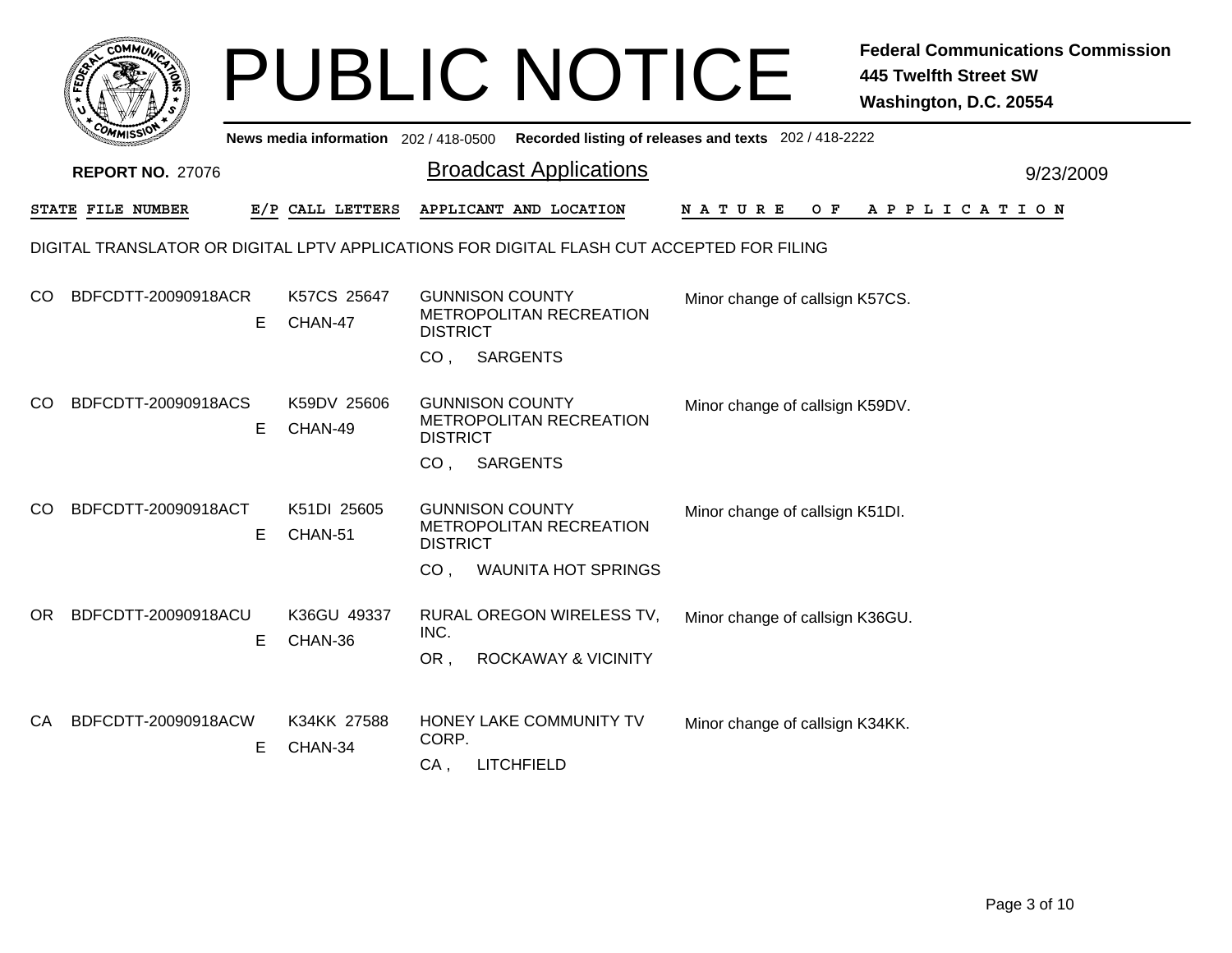|      | <b>COMMU</b>                                                       |    |                                       |        | <b>PUBLIC NOTICE</b>                                                                   |                                                       | <b>Federal Communications Commission</b><br><b>445 Twelfth Street SW</b><br>Washington, D.C. 20554 |
|------|--------------------------------------------------------------------|----|---------------------------------------|--------|----------------------------------------------------------------------------------------|-------------------------------------------------------|----------------------------------------------------------------------------------------------------|
|      |                                                                    |    | News media information $202/418-0500$ |        |                                                                                        | Recorded listing of releases and texts 202 / 418-2222 |                                                                                                    |
|      | <b>REPORT NO. 27076</b>                                            |    |                                       |        | <b>Broadcast Applications</b>                                                          |                                                       | 9/23/2009                                                                                          |
|      | STATE FILE NUMBER                                                  |    | E/P CALL LETTERS                      |        | APPLICANT AND LOCATION                                                                 | <b>NATURE</b><br>O F                                  | APPLICATION                                                                                        |
|      | AM STATION APPLICATIONS FOR DIRECT MEASUREMENT ACCEPTED FOR FILING |    |                                       |        |                                                                                        |                                                       |                                                                                                    |
| MN.  | BZ-20090911ACC                                                     | P  | KVXR 35863<br>1280 KHZ                | $MN$ . | <b>REAL PRESENCE RADIO</b><br><b>MOORHEAD</b>                                          | Direct Measurement                                    |                                                                                                    |
|      |                                                                    |    |                                       |        | DIGITAL TRANSLATOR OR DIGITAL LPTV APPLICATIONS FOR DISPLACEMENT ACCEPTED FOR FILING   |                                                       |                                                                                                    |
| GA.  | BDISDTL-20090918ACH                                                | E  | WYGA-LD<br>168094<br>CHAN-18          | GA,    | <b>MAKO COMMUNICATIONS</b><br><b>ATLANTA</b>                                           | Minor change of callsign WYGA-LD.                     |                                                                                                    |
| TX.  | BDISDTL-20090918ADC                                                | E  | KZHO-LD<br>130345<br>CHAN-39          | $TX$ , | <b>HISPANIC CHRISTIAN</b><br>COMMUNITY NETWORK, INC.<br><b>LAKE JACKSON</b>            | Minor change of callsign KZHO-LD.                     |                                                                                                    |
|      | DIGITAL TV APPLICATIONS FOR LICENSE TO COVER ACCEPTED FOR FILING   |    |                                       |        |                                                                                        |                                                       |                                                                                                    |
| WA . | BLCDT-20090918ABR                                                  | E. | <b>KCPQ 33894</b><br>CHAN-13          | WA,    | <b>TRIBUNE TELEVISION</b><br>NORTHWEST, INC.,<br>DEBTOR-IN-POSSESSION<br><b>TACOMA</b> | callsign KCPQ.                                        | License to cover construction permit no: BMPCDT-20080619AFY,                                       |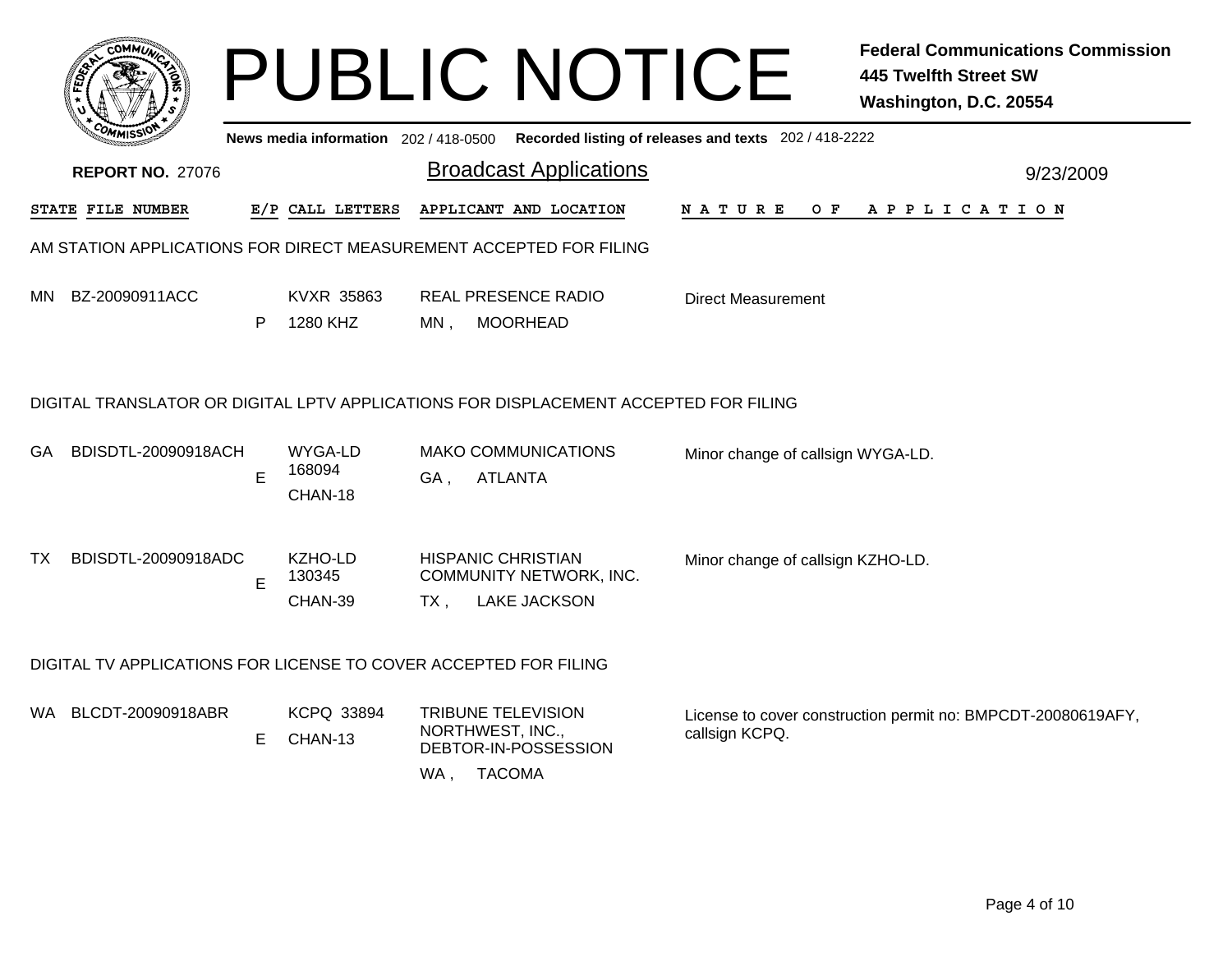| <b>COMMUT</b> |                                                                  |    |                                       | <b>PUBLIC NOTICE</b>                                                                                      |                                                       | <b>Federal Communications Commission</b><br><b>445 Twelfth Street SW</b><br>Washington, D.C. 20554 |  |  |  |
|---------------|------------------------------------------------------------------|----|---------------------------------------|-----------------------------------------------------------------------------------------------------------|-------------------------------------------------------|----------------------------------------------------------------------------------------------------|--|--|--|
|               |                                                                  |    | News media information 202 / 418-0500 |                                                                                                           | Recorded listing of releases and texts 202 / 418-2222 |                                                                                                    |  |  |  |
|               | <b>REPORT NO. 27076</b>                                          |    |                                       | <b>Broadcast Applications</b>                                                                             |                                                       | 9/23/2009                                                                                          |  |  |  |
|               | STATE FILE NUMBER                                                |    | E/P CALL LETTERS                      | APPLICANT AND LOCATION                                                                                    | N A T U R E                                           | OF APPLICATION                                                                                     |  |  |  |
|               | DIGITAL TV APPLICATIONS FOR LICENSE TO COVER ACCEPTED FOR FILING |    |                                       |                                                                                                           |                                                       |                                                                                                    |  |  |  |
| CA.           | BLCDT-20090918ABS                                                | E. | KTXL 10205<br>CHAN-40                 | CHANNEL 40, INC.,<br>DEBTOR-IN-POSSESSION<br>SACRAMENTO<br>CA.                                            | callsign KTXL.                                        | License to cover construction permit no: BPCDT-20080320ABI,                                        |  |  |  |
| PA.           | BLCDT-20090918ABV                                                | E. | CHAN-17                               | WPHL-TV 73879 TRIBUNE TELEVISION COMPANY,<br>DEBTOR-IN-POSSESSION<br>PHILADELPHIA<br>PA,                  | callsign WPHL-TV.                                     | License to cover construction permit no: BMPCDT-20080619ALB,                                       |  |  |  |
| SC.           | BLCDT-20090918ACF                                                | E. | CHAN-7                                | WSPA-TV 66391 MEDIA GENERAL<br><b>COMMUNICATIONS HOLDINGS,</b><br><b>LLC</b><br>SC.<br><b>SPARTANBURG</b> | callsign WSPA-TV.                                     | License to cover construction permit no: BMPCDT-20080619ABN,                                       |  |  |  |
|               |                                                                  |    |                                       | FM STATION APPLICATIONS FOR LICENSE TO COVER ACCEPTED FOR FILING                                          |                                                       |                                                                                                    |  |  |  |
| MN            | BLED-20090918AAN                                                 | E. | KUMM 69219<br>89.7 MHZ                | UNIVERSITY OF MINNESOTA,<br><b>MORRIS</b><br><b>MORRIS</b><br>MN.                                         | License to cover.                                     |                                                                                                    |  |  |  |
| GA.           | BLH-20090918ACK                                                  | E. | <b>WXKT 3078</b><br>103.7 MHZ         | COX RADIO, INC.<br><b>ROYSTON</b><br>GA.                                                                  | License to cover.                                     |                                                                                                    |  |  |  |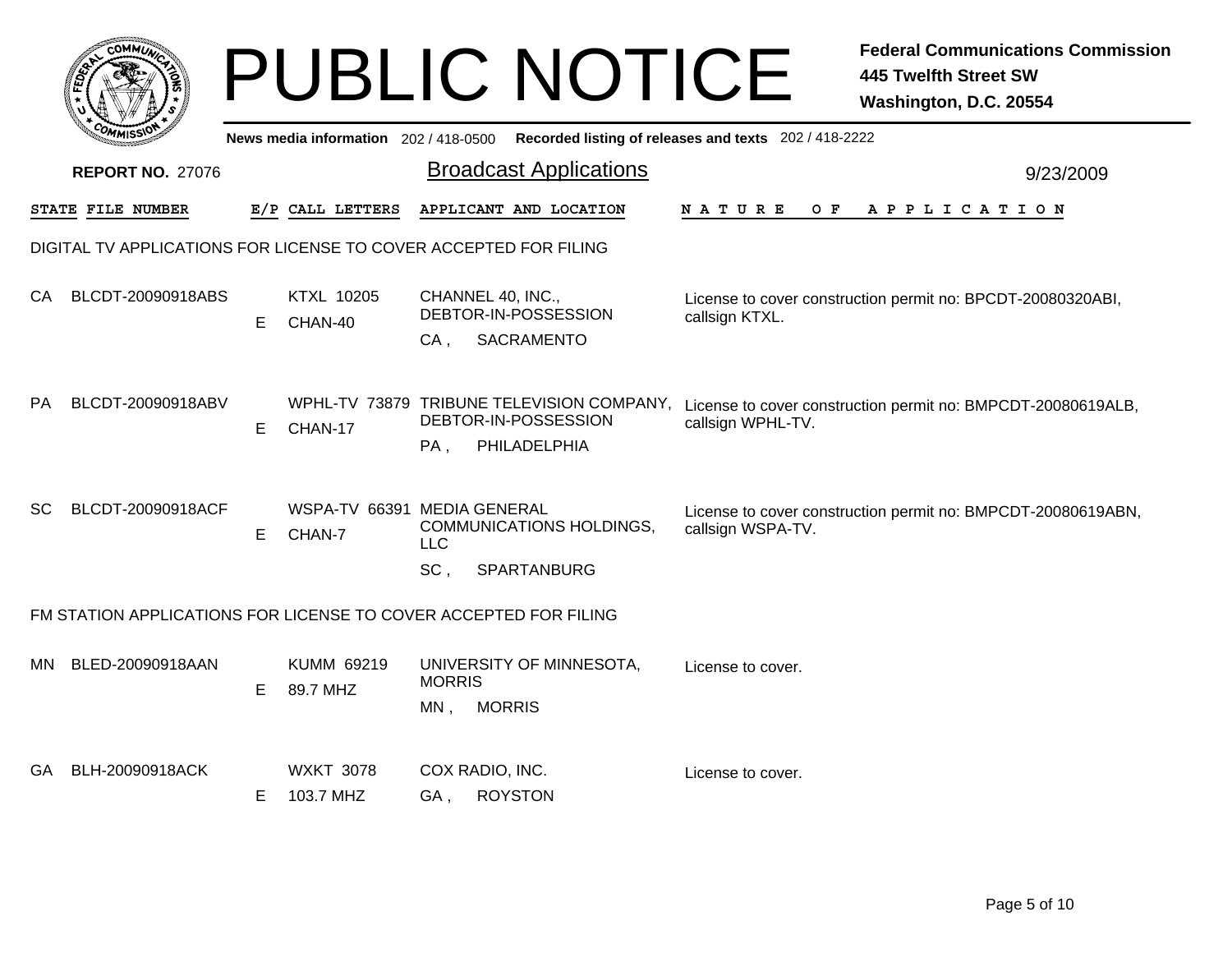|     | c.OMM                                                            |    |                                |                    | <b>PUBLIC NOTICE</b>                                                                    |                    | <b>Federal Communications Commission</b><br><b>445 Twelfth Street SW</b><br>Washington, D.C. 20554 |
|-----|------------------------------------------------------------------|----|--------------------------------|--------------------|-----------------------------------------------------------------------------------------|--------------------|----------------------------------------------------------------------------------------------------|
|     |                                                                  |    |                                |                    | News media information 202/418-0500 Recorded listing of releases and texts 202/418-2222 |                    |                                                                                                    |
|     | <b>REPORT NO. 27076</b>                                          |    |                                |                    | <b>Broadcast Applications</b>                                                           |                    | 9/23/2009                                                                                          |
|     | STATE FILE NUMBER                                                |    | E/P CALL LETTERS               |                    | APPLICANT AND LOCATION                                                                  | N A T U R E<br>O F | A P P L I C A T I O N                                                                              |
|     | FM STATION APPLICATIONS FOR LICENSE TO COVER ACCEPTED FOR FILING |    |                                |                    |                                                                                         |                    |                                                                                                    |
| GA  | BLH-20090918ACL                                                  | E. | <b>WNGC 60810</b><br>106.1 MHZ | GA,                | COX RADIO, INC.<br><b>ARCADE</b>                                                        | License to cover.  |                                                                                                    |
|     |                                                                  |    |                                |                    | FM TRANSLATOR APPLICATIONS FOR LICENSE TO COVER ACCEPTED FOR FILING                     |                    |                                                                                                    |
| AZ. | BLFT-20090917ACS                                                 | E  | K292EB 54322<br>106.9 MHZ      | AZ.                | CAMERON BROADCASTING, INC.<br><b>LAKE HAVASU CITY</b>                                   | License to cover.  |                                                                                                    |
| NV. | BLFT-20090918ABG                                                 | E. | K215DX 91591<br>90.9 MHZ       | FALLS, INC.<br>NV. | CALVARY CHAPEL OF TWIN<br><b>ROUND MOUNTAIN</b>                                         | License to cover.  |                                                                                                    |
| OR  | BLFT-20090918ACY                                                 | E  | K264AA 65756<br>100.7 MHZ      |                    | THE KBOO FOUNDATION<br>OR, CORVALLIS, ETC.                                              | License to cover.  |                                                                                                    |
| AL  | BLFT-20090918ACZ                                                 | E. | 96.3 MHZ                       | AL,                | W242BW 150072 RADIO ASSIST MINISTRY, INC.<br><b>EUFAULA</b>                             | License to cover.  |                                                                                                    |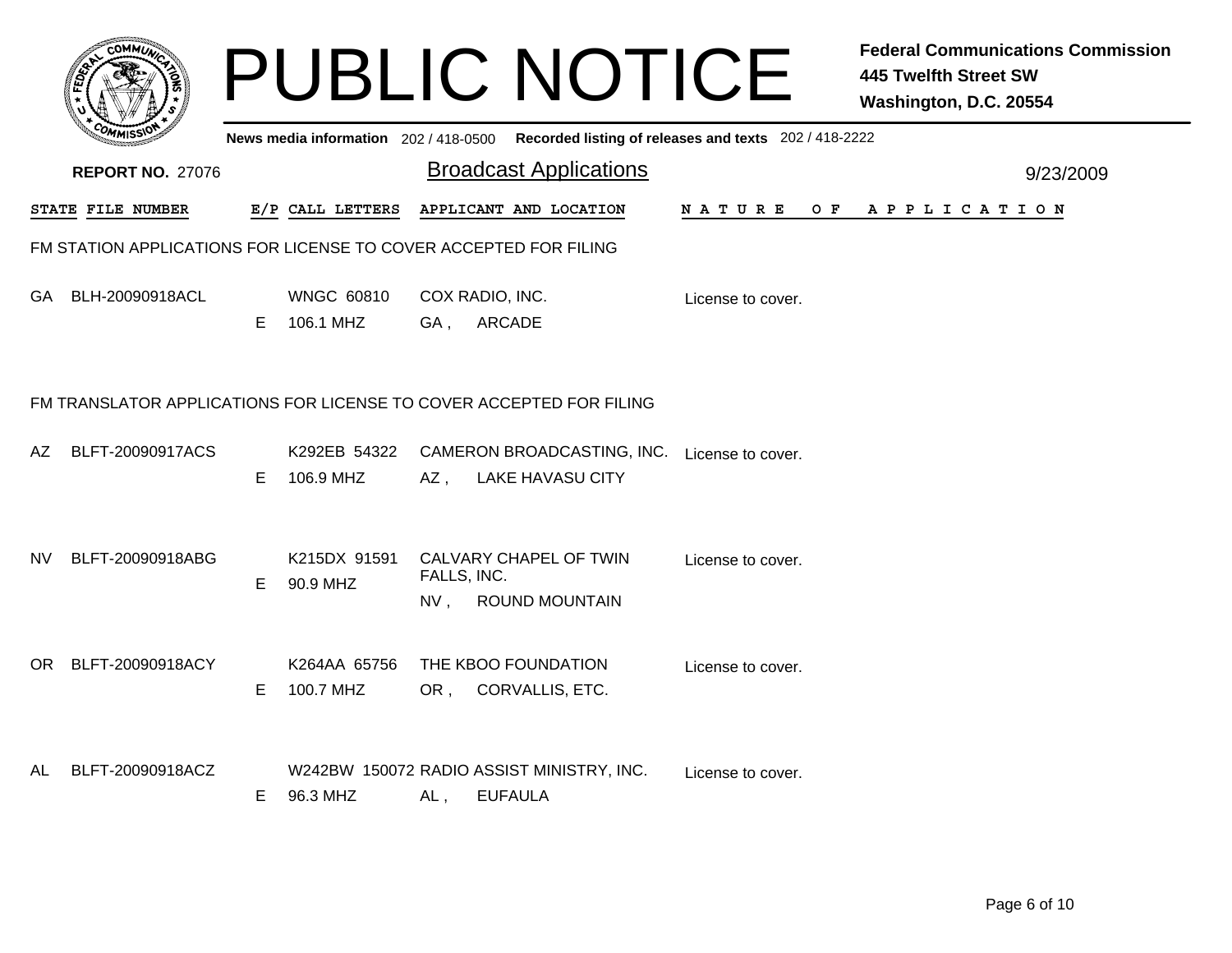|           |                                                                     |    |                        |                     | <b>PUBLIC NOTICE</b>                                                          |                                                                                         | <b>Federal Communications Commission</b><br><b>445 Twelfth Street SW</b><br>Washington, D.C. 20554 |
|-----------|---------------------------------------------------------------------|----|------------------------|---------------------|-------------------------------------------------------------------------------|-----------------------------------------------------------------------------------------|----------------------------------------------------------------------------------------------------|
|           |                                                                     |    |                        |                     |                                                                               | News media information 202/418-0500 Recorded listing of releases and texts 202/418-2222 |                                                                                                    |
|           | <b>REPORT NO. 27076</b>                                             |    |                        |                     | <b>Broadcast Applications</b>                                                 |                                                                                         | 9/23/2009                                                                                          |
|           | STATE FILE NUMBER                                                   |    | E/P CALL LETTERS       |                     | APPLICANT AND LOCATION                                                        | N A T U R E<br>O F                                                                      | A P P L I C A T I O N                                                                              |
|           | FM TRANSLATOR APPLICATIONS FOR LICENSE TO COVER ACCEPTED FOR FILING |    |                        |                     |                                                                               |                                                                                         |                                                                                                    |
| NV.       | BLFT-20090921AAH                                                    | E. | 94.7 MHZ               | $NV$ ,              | K235BU 156220 ONDAS DE VIDA, NETWORK, INC.<br><b>CHARLESTON PARK</b>          | License to cover.                                                                       |                                                                                                    |
| UT        | BLFT-20090921AAI                                                    | E. | 91.7 MHZ               | UT,                 | K272EX 152502 ONDAS DE VIDA NETWORK, INC.<br><b>SAINT GEORGE</b>              | License to cover.                                                                       |                                                                                                    |
| <b>SC</b> | BLFT-20090921AAM                                                    | E  | 95.3 MHZ               | INC.<br>SC,         | W290BP 147999 EDGEWATER BROADCASTING,<br><b>MARION</b>                        | License to cover.                                                                       |                                                                                                    |
| IA        | BLFT-20090921AAQ                                                    | E. | 91.3 MHZ               | IA,                 | K217FT 148558 EXTREME GRACE MEDIA, INC.<br><b>IOWA FALLS</b>                  | License to cover.                                                                       |                                                                                                    |
|           |                                                                     |    |                        |                     | AM STATION APPLICATIONS FOR MINOR AMENDMENT TO A CONSTRUCTION PERMIT RECEIVED |                                                                                         |                                                                                                    |
| AL        | BNP-20070926AKF                                                     | E. | NEW 160978<br>1490 KHZ | <b>RAMSI</b><br>AL, | <b>FAYETTE</b>                                                                | Engineering Amendment filed 09/18/2009                                                  |                                                                                                    |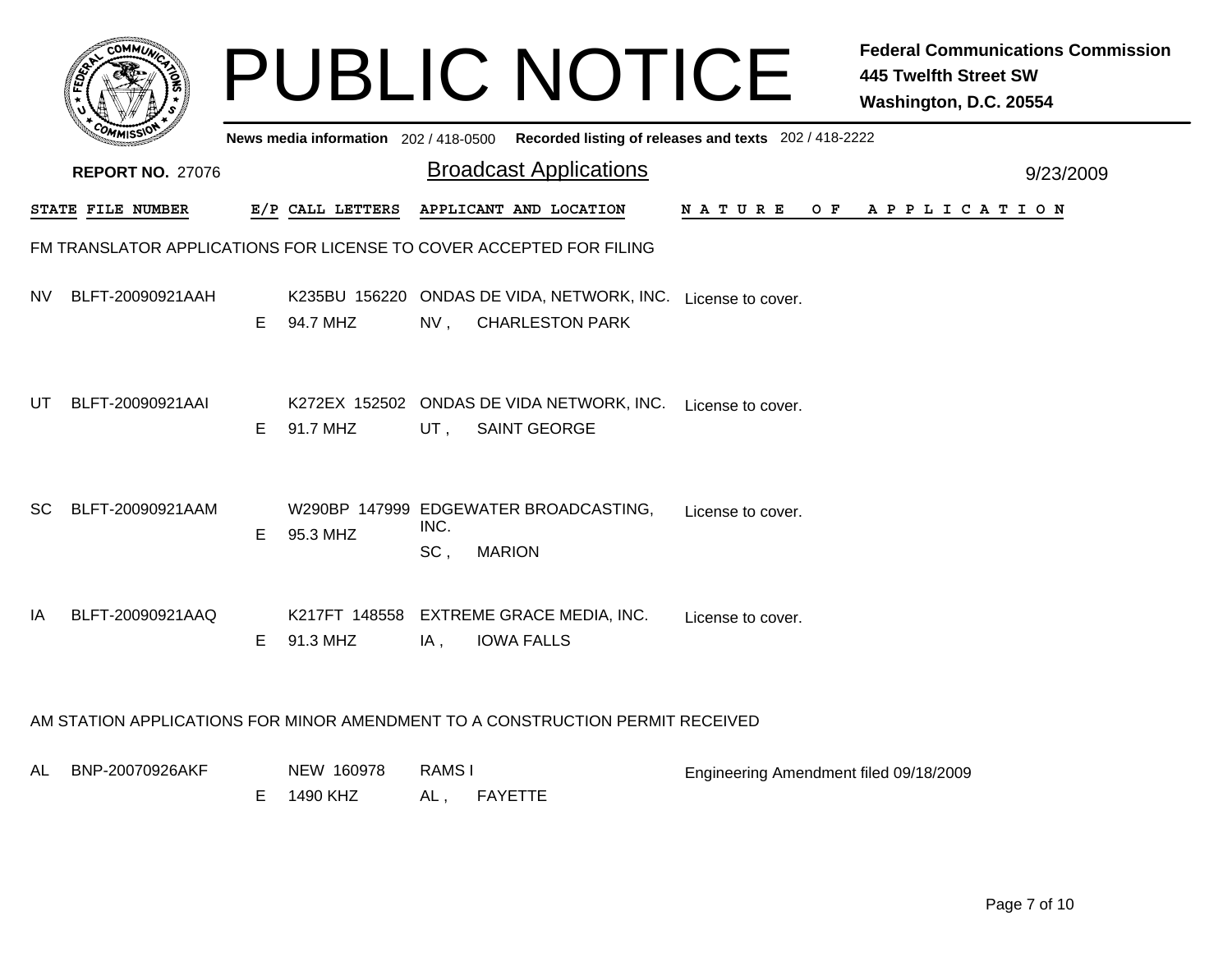|    |                          |    |                                       |        | <b>PUBLIC NOTICE</b>                                                                   |                                                       | <b>Federal Communications Commission</b><br><b>445 Twelfth Street SW</b><br>Washington, D.C. 20554 |
|----|--------------------------|----|---------------------------------------|--------|----------------------------------------------------------------------------------------|-------------------------------------------------------|----------------------------------------------------------------------------------------------------|
|    |                          |    | News media information 202 / 418-0500 |        |                                                                                        | Recorded listing of releases and texts 202 / 418-2222 |                                                                                                    |
|    | <b>REPORT NO. 27076</b>  |    |                                       |        | <b>Broadcast Applications</b>                                                          |                                                       | 9/23/2009                                                                                          |
|    | <b>STATE FILE NUMBER</b> |    | E/P CALL LETTERS                      |        | APPLICANT AND LOCATION                                                                 | O F<br>N A T U R E                                    | A P P L I C A T I O N                                                                              |
|    |                          |    |                                       |        | FM STATION APPLICATIONS FOR MINOR AMENDMENT TO A CONSTRUCTION PERMIT RECEIVED          |                                                       |                                                                                                    |
| IL | BPH-20090904ACZ          | E  | WGEM-FM<br>54281<br>105.1 MHZ         | IL,    | QUINCY NEWSPAPERS, INC.<br><b>QUINCY</b>                                               | Engineering Amendment filed 09/18/2009                |                                                                                                    |
|    |                          |    |                                       |        | FM TRANSLATOR APPLICATIONS FOR MINOR CHANGE TO A LICENSED FACILITY ACCEPTED FOR FILING |                                                       |                                                                                                    |
| СA | BPFT-20090918AAB         | Е  | 96.1 MHZ                              | $CA$ , | K241BK 146398 RADIO ASSIST MINISTRY, INC.<br>SOUTH LAKE TAHOE                          |                                                       | Minor change in licensed facilities, callsign K241BK.                                              |
| SD | BPFT-20090918AAO         | Е  | 96.9 MHZ                              | SD,    | K245BD 142015 PHASOR PHYSICS, INC.<br><b>DEADWOOD</b>                                  |                                                       | Minor change in licensed facilities, callsign K245BD.                                              |
| СA | BPFT-20090918ACI         | E. | K239BB 81345<br>95.7 MHZ              | $CA$ , | ONDAS DE VIDA, INC.<br><b>BAKERSFIELD</b>                                              |                                                       | Minor change in licensed facilities, callsign K239BB.                                              |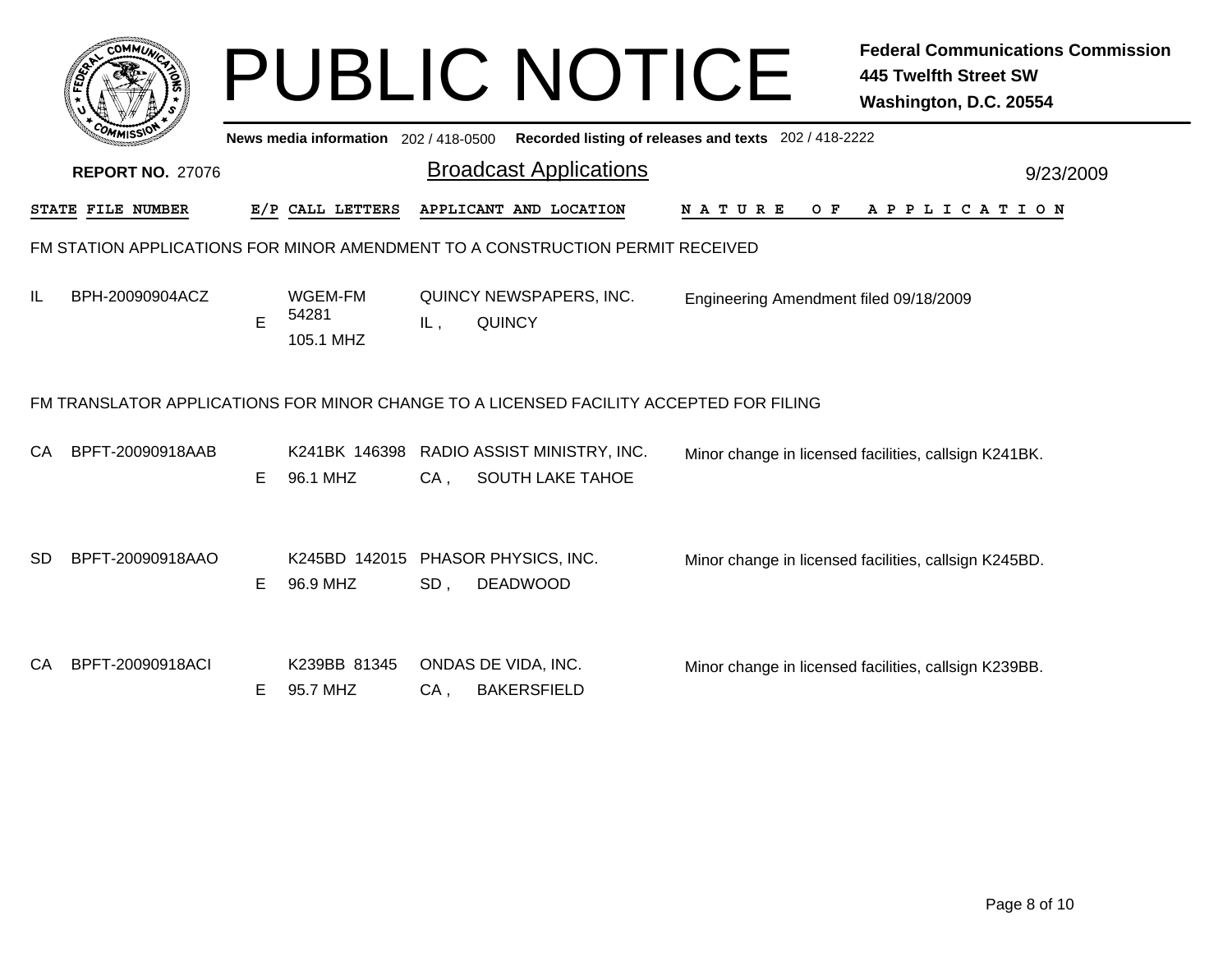|               | <b>0ММп</b> і            |    |                                           |                   | <b>PUBLIC NOTICE</b>                                                                                           |                                                                         | <b>Federal Communications Commission</b><br><b>445 Twelfth Street SW</b><br>Washington, D.C. 20554 |
|---------------|--------------------------|----|-------------------------------------------|-------------------|----------------------------------------------------------------------------------------------------------------|-------------------------------------------------------------------------|----------------------------------------------------------------------------------------------------|
|               |                          |    | News media information 202/418-0500       |                   |                                                                                                                | Recorded listing of releases and texts 202 / 418-2222                   |                                                                                                    |
|               | <b>REPORT NO. 27076</b>  |    |                                           |                   | <b>Broadcast Applications</b>                                                                                  |                                                                         | 9/23/2009                                                                                          |
|               | <b>STATE FILE NUMBER</b> |    | E/P CALL LETTERS                          |                   | APPLICANT AND LOCATION                                                                                         | NATURE<br>O F                                                           | A P P L I C A T I O N                                                                              |
| <b>FILING</b> |                          |    |                                           |                   | DIGITAL TRANSLATOR OR DIGITAL LPTV APPLICATIONS FOR MINOR MODIFICATION TO A CONSTRUCTION PERMIT ACCEPTED FOR   |                                                                         |                                                                                                    |
| AK            | BMPDTL-20090918ADA       | E. | CHAN-18                                   | <b>LLC</b><br>AK, | KYEX-LP 21491 FIREWEED COMMUNICATIONS<br><b>ANCHORAGE</b>                                                      | Modification of construction permit file number<br>BDFCDTT-20080716AIF. |                                                                                                    |
|               |                          |    |                                           |                   | DIGITAL TV APPLICATIONS FOR MINOR MODIFICATION TO A CONSTRUCTION PERMIT ACCEPTED FOR FILING                    |                                                                         |                                                                                                    |
| GA            | BMPCDT-20090918AAU       | E. | <b>WJCL 37174</b><br>CHAN-22              | GA,               | NVT SAVANNAH LICENSEE, LLC,<br>DEBTOR-IN-POSSESSION<br><b>SAVANNAH</b>                                         | Modification of construction permit file number<br>BMPCDT-20090605ACA.  |                                                                                                    |
| AZ            | BMPCDT-20090918ABY       | E. | KGUN-TV 36918 JOURNAL BROADCAST<br>CHAN-9 | AZ,               | <b>CORPORATION</b><br><b>TUCSON</b>                                                                            | Modification of construction permit file number<br>BPCDT-20080213AGK.   |                                                                                                    |
|               |                          |    |                                           |                   | TV TRANSLATOR OR LPTV STATION APPLICATIONS FOR MINOR MODIFICATION TO A CONSTRUCTION PERMIT ACCEPTED FOR FILING |                                                                         |                                                                                                    |
| TN            | BMPTVL-20090921AAD       | E. | W26CX 23848<br>CHAN-6                     | $TN$ ,            | GEORGE S. FLINN, JR.<br><b>MEMPHIS</b>                                                                         | Modification of construction permit file number<br>BDISTVL-20080918ABE. |                                                                                                    |